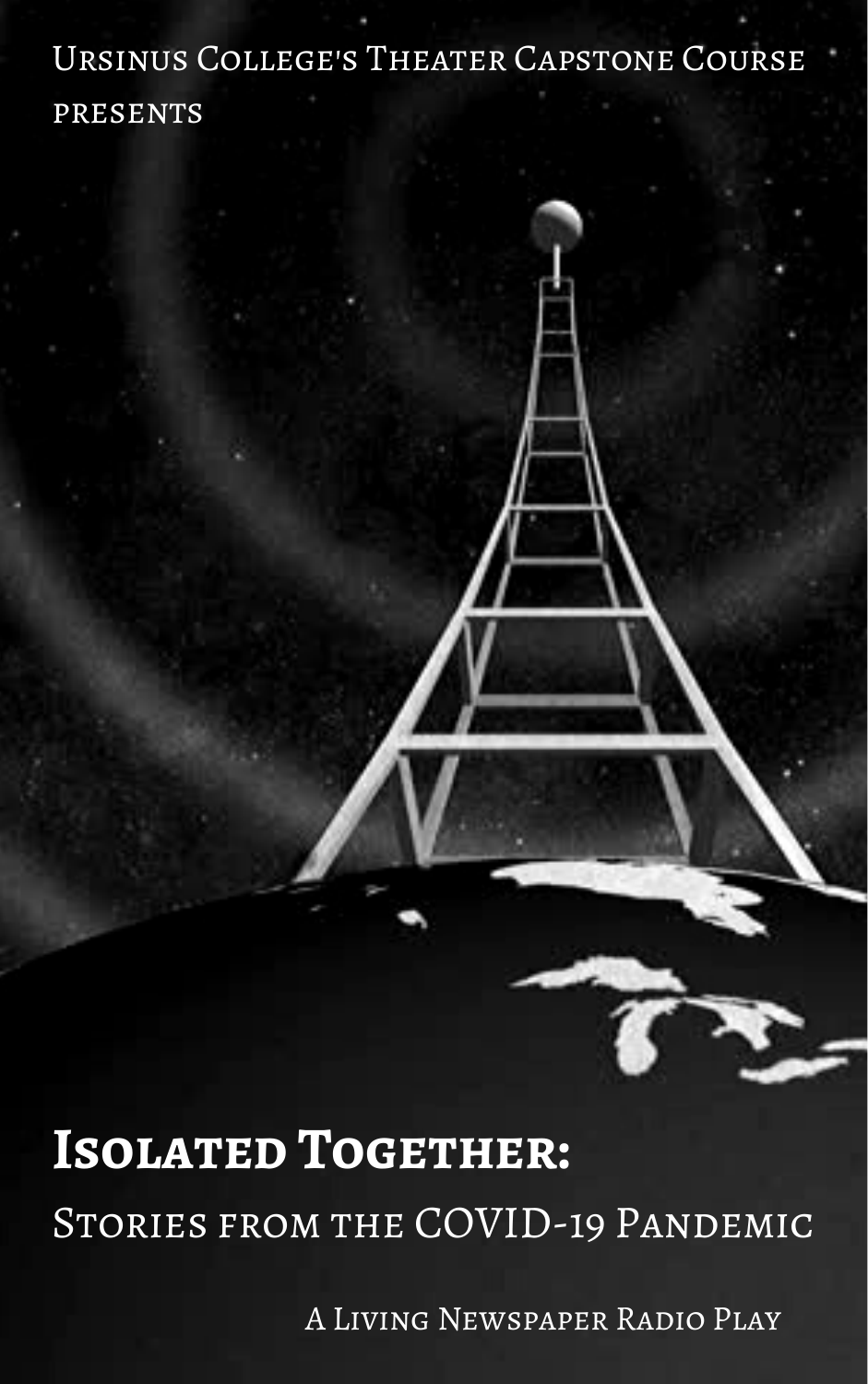As a part of the New Deal initiative, on April 8th, 1935 the Roosevelt administration passed the Emergency Relief Appropriation act which funded the Works Progress Administration (WPA). Designed to help lessen the burden of the economic stress facing the country, the WPA created numerous public works projects that employed more than 8.5 million laborers throughout its lifespan. One of the elements of the WPA was the Federal Theater Project (FTP). Focused on the arts, it was the first federal project created during Roosevelt's presidency. The goal of the FTP was to reemploy the large theater industry which had been hit so hard during the onset of the Great Depression. Living newspapers, an art form originating in Europe, were part of the FTP. These were theater pieces designed to bring current events to the people and raise awareness of the issues the country was facing at that moment in time.

For our original Capstone project, we wanted to focus on the effects of technology on young people in society today. We spent the first few weeks of the semester narrowing down our research and coming to a consensus on the ideas we wanted to include in our living newspaper. Before going on spring break, we were going to finish working on our scenes for each vignette, with the goal of finalizing our product for our return. When COVID-19 hit, everything changed and the college moved to remote learning before anyone returned from Spring Break. With all of this change, we came together to figure out the future of our original plans. When we met over a video call, we decided to change ourtopic to the coronavirus pandemic. Although we could no longer stage our living newspaper for a live audience, we decided to write and perform it as a radio play to share the perspectives of different groups of people, bringing us togetherin our isolation.

# What is a living newspaper?

# Our Process

# Mission Statement

We have created this piece to share different experiences from the COVID-19 pandemic in the hope of fostering understanding of varying perspectives and beginning a conversation about what we can and should do during these unprecedented times.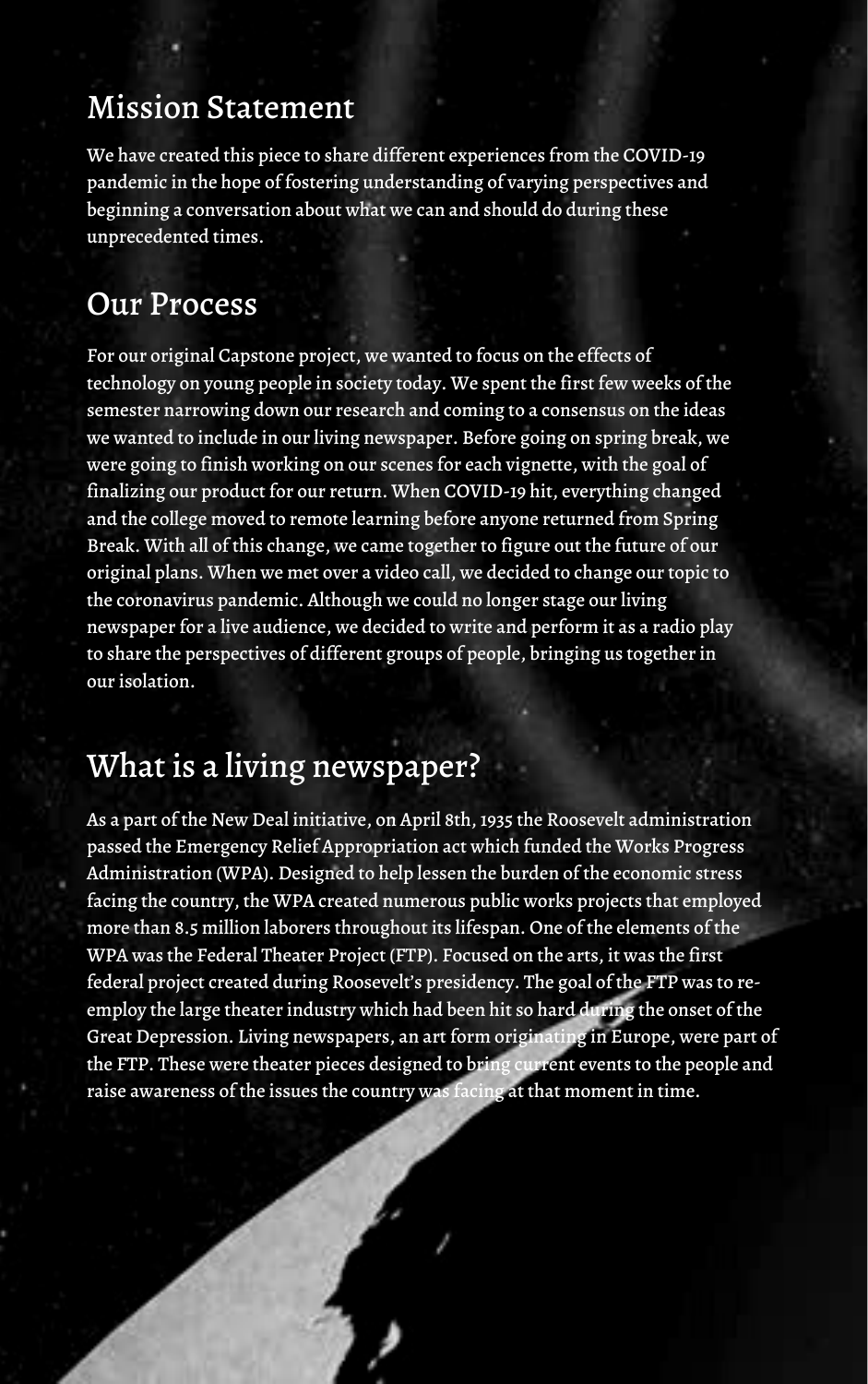# Timeline of Events (as of April 22, 2020)

## **-Dec. 31, 2019:World HealthOrganization (WHO) says mysterious pneumonia sickening dozens in China**

A man in his 30s from Washington state, who traveled to Wuhan, is diagnosed with novel coronavirus. Japan, South Korea, and Thailand also report their first cases one day prior.

Health authorities in China confirm that dozens of people in Wuhan, China are being treated for pneumonia from an unknown source. Many of those sickened had visited a live animal market in Wuhan, but authorities say there is no evidence of the virus spreading from person to person.

#### **-Jan. 21, 2020:1st confirmed case in theUnited States**

## **-Feb. 26, 2020:1st case of suspected localtransmission inUnited States**

The Centers for Disease Control and Prevention (CDC) confirm the first case of COVID-19 in a patient in California with neither travel history to an outbreak area nor contact with anyone diagnosed with the virus. It's suspected to be the first instance of local transmission in the United States. Oregon, Washington, and New York soon report their own cases of possible community transmission.

West Virginia reports its first COVID-19 case, meaning the disease is present in all 50 states

## **-Feb. 29, 2020:1st death reported inUnited States** The first COVID-19 death is reported in

- Washington state, after a man with no travel history to China dies on Feb. 28 at Evergreen Health Medical Center in Kirkland, Washington. Two deaths that occurred Feb. 26 at a nearby nursing home would later be recorded as the first COVID-19 deaths to occur in the United States.
- **-March 13, 2020: Trump declares national emergency** President Donald Trump declares a U.S. national emergency, which he says will open up \$50 billion in federal funding to fight COVID-19.

### **-March 15, 2020: CDC warns againstlarge gatherings**

## **-April 9, 2020: Evidence thatfirst COVID-19 cases in NYC** came from Euro

The CDC warns against holding or attending gatherings of more than 50 people, including conferences, festivals, parades, concerts, sporting events, and weddings for eight weeks, recommending that individuals cancel or postpone those events to avoid spreading the virus and introducing it into new communities.

### **-March 17, 2020: Coronavirus now presentin all 50 states**

### **-March 17, 2020: Northern Californians ordered to "shelter in place"**

Six counties in the San Francisco area ordered to "shelter in place" for three weeks, meaning residents are required to remain at home unless they are leaving the house for an essential reason or are exercising outdoors.

### **-March 20, 2020: New York City declaredU.S. outbreak epicenter**

New York City state reports that more than 15,000 people have tested positive for COVID-19 and account for roughly half of the infections in the country. The vast majority of New Yorkers with COVID-19 are in the New York City region, which Mayor Bill de Blasio calls the "the epicenter of this crisis," warning that the outbreak will get worse as supplies dwindle.

## **-March 26, 2020:United States leads the world in COVID-19 cases**

The United States now has more confirmed coronavirus cases than any other country in the world, with cases topping 82,000 and deaths topping 1,000.

# **-March 27, 2020: Trump signs \$2 trillion stimulus bill**

President Donald Trump signs a \$2 trillion coronavirus relief bill into law. The law provides loans to small businesses and creates a lending system for distressed companies. It also offers financial aid to hospitals on the frontlines of the crisis.

#### **-April 2, 2020:Global cases hit1 million**

More than 1 million people around the world have been diagnosed with COVID-19. Given testing shortages, undiagnosed cases and suspicions about governments obscuring the scope of their respective outbreaks, the actual number of people sickened is believed to be much higher.

A new study finds evidence that the first COVID-19 cases in New York City originated in Europe and occurred as early as February. Researchers traced the origin of New York City's outbreak and found it was primarily linked to untracked transmission between the U.S. and Europe, with limited evidence showing direct introductions from China or other countries in Asia.

## **-April 22, 2020: Two Californians died of Coronavirus weeks before previously known firstU.S. death**

New autopsy results show two Californians died of Coronavirus in early and mid-February, which shifts the understanding of how early the virus was spreading in the U.S.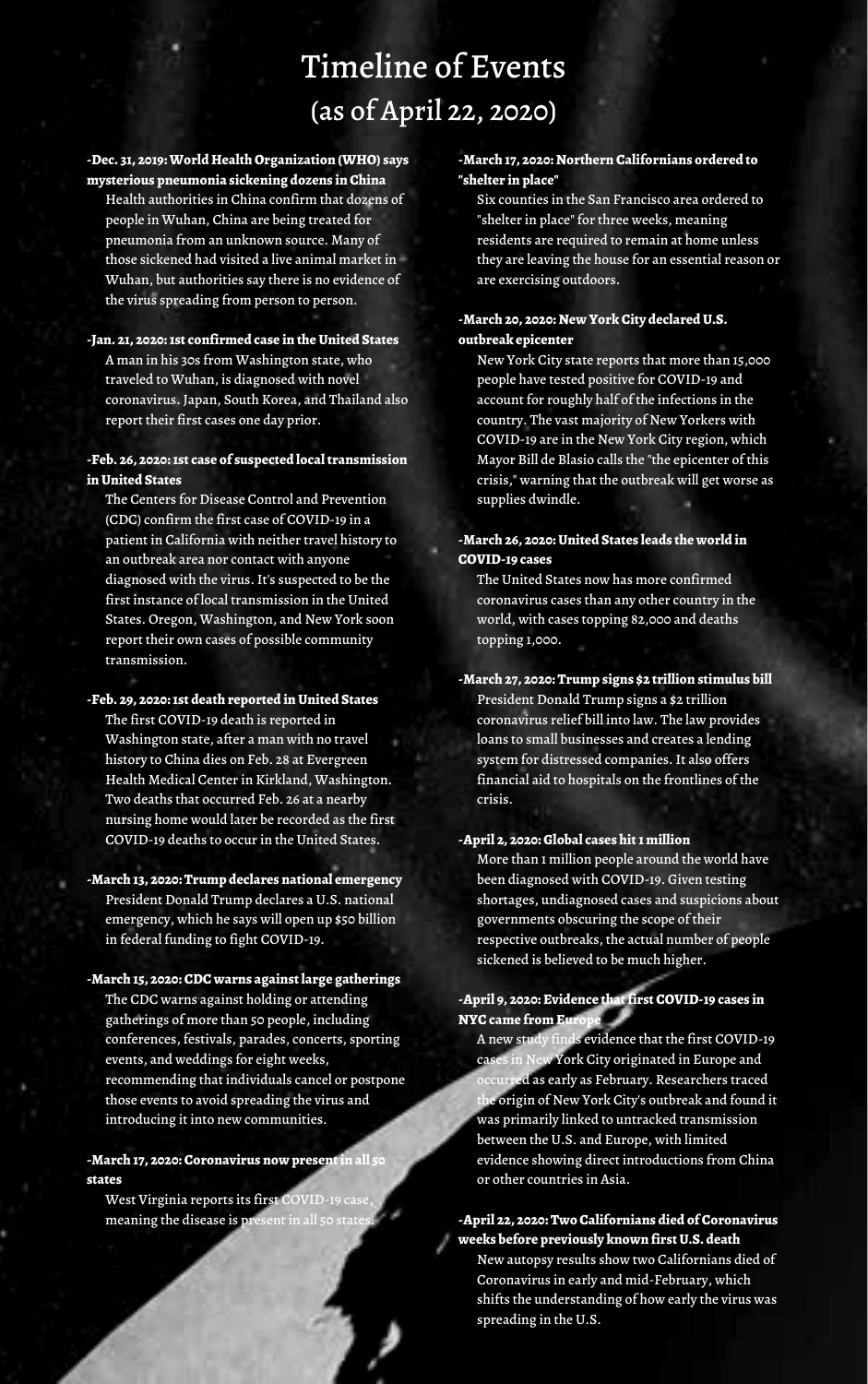# Isolated Together: Stories from the COVID-19 Pandemic

## Host Segments Written and Performed by: Claire Hughes

**Introduction (0:33-1:16)** Written and Performed by: Claire Hughes

**Bill, 55 years old,from AZ (1:29-5:31)** Written by: Claire Hughes Performed by: Satchel Harp-Monseau

**Sandy, 22 years old,from NY (5:34-8:10)** Written and Performed by: Ruby Serafin

**Florida Newscast(8:13-9:35)** Written by: Claire Hughes Performed by: Hannah Wolfram and Satchel Harp-Monseau

> **Wilma, 86 years old,from GA(9:38-12:15)** Written and Performed by: Hannah Wolfram

**Lily,16 years old,from OH (12:18-13:55)** Written and Performed by: Jen Kearney

**Ricky (a.k.a. Lil' Soapy )Raps (13:58-15:21)** Written and Performed by: Jordan Gagan

*Phineas and Ferb* **COVID-19 Theme Song (15:23-16:26)** Written by: Claire Hughes and Ruby Serafin

Performed by: Claire Hughes

**Amy, 33 years old,from CA(16:29-19:16)** Written and Performed by: Julia Herrero

**James,17 years old,fromWashington,D.C. (19:18-23:03)** Written and Performed by: Satchel Harp-Monseau

> **Mary, 25 years old,from MA(23:05-27:55)** Written and Performed by: Myla Haan

**Dr.JeremyRose SpeaksOutAbout Handling Coronavirus Patients (27:58-28:51)** News Segment from: NBC News

> **Kyle, 38 years old,from PA(28:54-33:35)** Written and Performed by: Jordan Gagan

**Elyse, 42 years old,from NJ(33:38-36:45)** Written and Performed by: Caroline Bormann

**Dr.Anthony FauciAddressesWhenWe'llReturn to Normal (36:47-37:53)** Clip from: MSNBC News

> **Conclusion (37:57-38:37)** Written and Performed by: Claire Hughes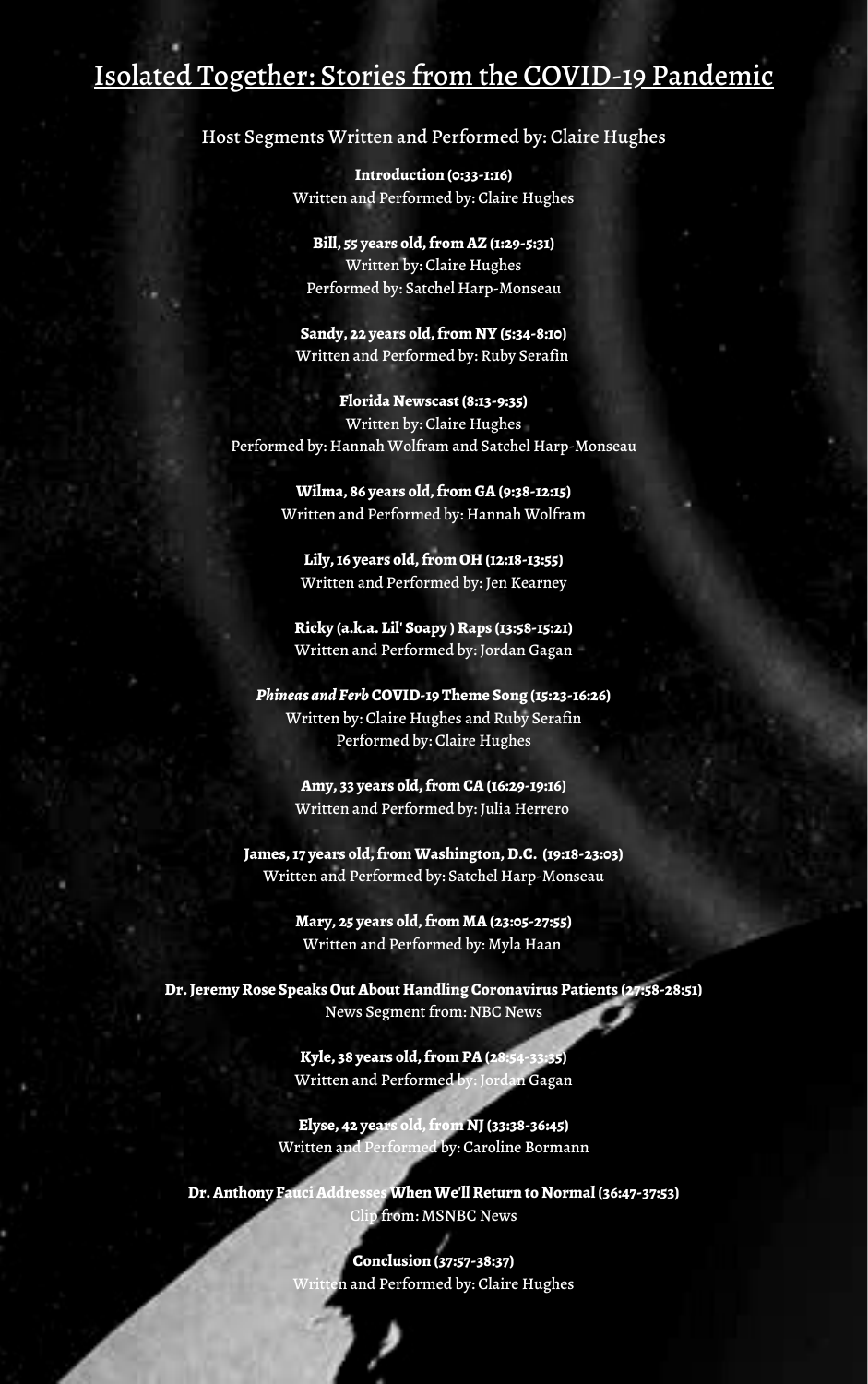- Andrew, Scottie. "A coronavirus patient refused to quarantine, so deputies are surrounding his house to force him to.. ." CNN, March 17 2020, https://www.cnn.com/2020/03/17/us/kentucky-refusedquarantine-coronavirus-trnd/index.html. Accessed 17 Apr. 2020.
- Anwar, Yasmin. "Coronavirus skeptics, deniers: Why some of us stick to deadly beliefs." *Berkeley News*, March 26 2020, https://news.berkeley.edu/2020/03/26/coronavirus-skeptics-denierswhy-some-of-us-stick-to-deadly-beliefs/. Accessed 17 Apr. 2020.
- Ash, Andrea and Shay McAlister. "Judges now putting defiant COVID-19 patients on house arrest." *WTSP News*, March 30 2020, https://www.wtsp.com/article/news/local/lou-judges-now-puttingdefiant-covid-19-patients-on-house-arrest/417-e8c1ae19-84/. Accessed 17 Apr. 2020.
- Astorino, Dominique Michelle. "Everything You Need to Know About Coronavirus If Your Immune System Is Compromised." *Shape*, 9 Mar. 2020, www.shape.com/lifestyle/mind-and-body/immunocompromisedpatients-coronavirus. Accessed 17 Apr. 2020.
- Arielle, Zipporah. "Please Stop Treating Me Like I'm Disposable When You Talk About The Coronavirus." *HuffPost,* 13 Mar. 2020, www.huffpost.com/entry/disabled-immunocompromised-peoplecoronavirus\_n\_5e6a6acfc5b6dda30fc51c2f. Accessed 17 Apr. 2020.
- Arum, Richard and Mitchell L. Stevens. "What is a College Education in the Time of Coronavirus?" *New York Times*, 18 March, 2020. https://www.nytimes.com/2020/03/18/opinion/college-educationcoronavirus.html. Accessed 17 Apr. 2020.
- Blum, Steven. "Grocery Store Employees Seek Emergency Worker Status" *Los Angeles Magazine*, https://www.lamag.com/citythinkblog/grocery-store-emergencyworkers/. Accessed 7 Apr. 2020.
- Bolduan, Kate. "What I'm Telling My Kids about Covid-19." *CNN*, 17 Mar. 2020, www.cnn.com/2020/03/16/opinions/telling-my-kids-aboutcoronavirus-bolduan/index.html. Accessed 17 Apr. 2020.

Childs, Benjamin. Personal interview. 24 March 2020.

- Coleman, Justine. "Police nationwide ask criminals to halt activity during coronavirus outbreak." *The Hill*, March 17 2020, Capitol Hill Publishing Corp. Online, https://thehill.com/policy/healthcare/publicglobal-health/487984-police-nationwide-ask-c. Accessed 17 Apr. 2020.
- Conlon, Shelly. "DSS: How to Talk to Your Kids about Coronavirus." *Argus Leader*, Sioux Falls Argus Leader, 21 Mar. 2020, www.argusleader.com/story/news/education/2020/03/19/dss-how-talkyour-kids-coronavirus/2878510001/. Accessed 17 Apr. 2020.
- Cruz, Donna De La. "Talking to Teens and Tweens About Coronavirus." *The New York Times*, 2 Mar. 2020, www.nytimes.com/2020/03/02/well/family/coronavirus-teenagersanxiety.html. Accessed 17 Apr. 2020.
- Damour, Lisa. "Quaranteenagers: Strategies for Parenting in Close Quarters." *The New York Times*, 19 Mar. 2020, www.nytimes.com/2020/03/19/well/family/coronavirus-covidteenagers-teens-parents-kids-family-advice.html.
- Damour, Lisa. "5 Ways to Help Teens Manage Anxiety About the Coronavirus." *The New York Times*, 11 Mar. 2020, www.nytimes.com/2020/03/11/well/family/coronavirus-teenagersanxiety.html.
- Dukoff, Spencer. "I'm a Nurse. The Pandemic Is Terrifying, but This Is What We Were Called to Do." *Men's Health*, Hearst Magazine Media, 18 March 2020, https://www.menshealth.com/health/a31743895/being-anurse-coronavirus-covid-19/. Accessed 6 April 2020.
- "Dr. Fauci Addresses Question of 'When' We'll Return to Normal." *YouTube*, uploaded by MSNBC, 7 Apr. 2020, https://www.youtube.com/watch?v=GcbIw1unQp4. Accessed 17 Apr. 2020.
- Emmanuel, Daniella."Everyone Who Thinks Bulk-Buying Is The Answer Right Now Needs To Watch This TikTok Of A Mother Crying". *BuzzFeed News*, 17 Mar. 2020,
- Breunlin, Erica. "Colorado Kids Are Stressed about Coronavirus. Here Are Some Ways Adults Can Help." *The Colorado Sun*, 19 Mar. 2020, coloradosun.com/2020/03/19/colorado-kids-children-coronaviruseducation/. Accessed 17 Apr. 2020.
- Calechman, Steve. "Playgrounds, Babysitters, Grandparents: What's Safe for Kids in the Age of Coronavirus?" *Vox*, 19 Mar. 2020, www.vox.com/2020/3/19/21185526/coronavirus-kids-safetyplaygrounds-babysitters-grandparents. Accessed 17 Apr. 2020.
- Carney, Jordain. "GOP Chairman Blocks Quick Passage of Paid Sick Leave Bill." *The Hill*, 19 Mar. 2020, thehill.com/homenews/senate/487113-gop-chairman-blocks-quickpassage-of-paid-sick-leave-bill. Accessed 17 Apr. 2020.
- "Cases in U.S." *Centers for Disease Control and Prevention*, https://www.cdc.gov/coronavirus/2019-ncov/cases-updates/cases-inus.html. Accessed 15 Apr. 2020.

# Bibliography

Coolman, Holly Taylor. "My Teenagers Were Exposed to Coronavirus. Here's What Our Family Has Learned under Self-Quarantine." *America Magazine*, 7 Apr. 2020,

www.americamagazine.org/faith/2020/03/09/my-teenagers-wereexposed-coronavirus-heres-what-our-family-has-learned-under-self. Accessed 17 Apr. 2020.

Corkery, Michael, et. al. "When Stocking Grocery Shelves is Dangerous" *The New York Times*,https://www.nytimes.com/2020/03/20/business/coronavirusgrocery-stores-workers.html. Accessed 7 Apr. 2020.

- https://www.buzzfeed.com/daniellaemanuel/tiktok-mom-cryingdiapers. Accessed 17 Apr. 2020.
- "Federal Theatre Project, 1935 to 1939" *The Library of Congress*, www.loc.gov/collections/federal-theatre-project-1935-to-1939/aboutthis-collection/. Accessed 17 Apr. 2020.
- "Front Line Healthcare Workers Speak Out About Handling Coronavirus Patients | NBC News NOW." *YouTube*, uploaded by NBC News, 31 March 2020, https://youtu.be/ByyP78RI1ow. Accessed 17 Apr. 2020.
- Gamp, Joseph. "LOCKDOWN 'MURDER' Man, 35, charged with murder after running naked from coronavirus quarantine and biting woman to death." *The Sun*, March 29 2020, https://www.thesun.com/news/608201/man-35-charged-with-murder-after-runningnaked-from-coronavirus-quarantine-and-biting-woman-to-death/. Accessed 17 Apr. 2020.
- Gerstein, Josh. "Those who intentionally spread coronavirus could be charged as terrorists." *Politico*, March 24 2020,  $\textit{ww.politico.com/news/2020/03/24/coronavirus-terrorism-}$ ustice-department-147821. Accessed 17 Apr. 2020.
- "Global Handwashing Day Focuses on Need for Universal Hand Hygiene." *PR Newswire: Press Release Distribution, Targeting, Monitoring and Marketing*, Bradley Corporation, 28 June 2018, www.prnewswire.com/news-releases/global-handwashing-day-focuseson-need-for-universal-hand-hygiene-300159521.html. Accessed 17 Apr. 2020.
- Hanna, Jason, et. al. "2 Californians died of coronavirus weeks before previously known 1st US death." *CNN,* 22 Apr. 2020. https://www.cnn.com/2020/04/22/us/california-deaths-earliest-inus/index.html. Accessed 22 Apr. 2020.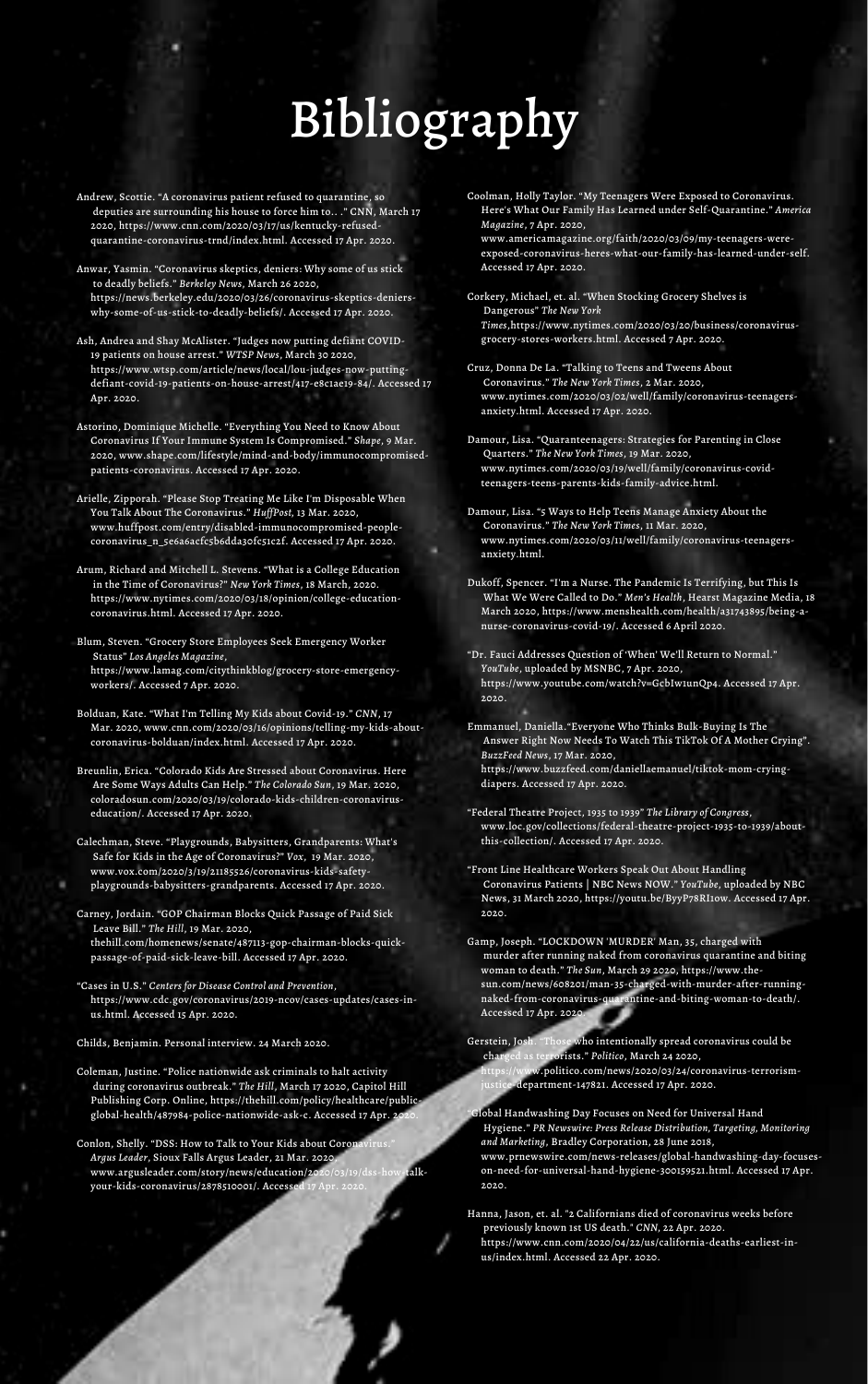# Bibliography (cont.)

- Henney, Elliot. "POLICE: Northern Va. teens cough on grocery store produce, upload videos on social media." *WJLA News*, March 20 2020, https://wjla.com/news/local/teens-cough-on-produce-social-media. Accessed 17 Apr. 2020.
- "ICU Nurse In Her Own Words On Caring For Coronavirus Patients: 'I'm Powering Through' | Nightly News."*YouTube*, uploaded by NBC News, 29 March 2020, https://youtu.be/bnvyKknwZkQ. Accessed 11 Apr. 2020.
- "Immunoglobulin A Deficiency." *Johns Hopkins Medicine*, www.hopkinsmedicine.org/health/conditions-anddiseases/immunoglobulin-a-deficiency. Accessed 16 Apr. 2020.
- Initiative, Jewish Teen, et al. "A Teen Support Guide to Navigating Coronavirus." *JewishBoston,* 13 Mar. 2020, www.jewishboston.com/ateen-guide-to-navigating-coronavirus/. Accessed 17 Apr. 2020.
- Jennings, Rebecca. "This Week in TikTok: Bored Teens Are Making Self-Isolation Content." *Vox*, 17 Mar. 2020, www.vox.com/thegoods/2020/3/17/21182447/this-week-in-tiktok-bored-teens-selfisolation-content. Accessed 17 Apr. 2020.
- Kapps, Kristen. "Why Coronavirus Is a Food Security Question, Too". *CityLab*, 17 March
	- 2020, https://www.citylab.com/equity/2020/03/coronavirus-foodstamps-snap-benefits-meal-program-hunger/608170/. Accessed 17 Apr. 2020.
- Levinson-King, Robin. "Coronavirus: Should You Let Your Children Play with Other Children?" *BBC News*, 18 Mar. 2020, www.bbc.com/news/world-us-canada-51938537. Accessed 17 Apr. 2020.
- Lichtenstein, Nelson. "Reconstructing the 1930s." *State of the Union: A Century of American Labor (Revised and Expanded Edition)* Princeton University Press, 2002, pp. 20-53. JSTOR, www.jstor.org/stable/j.ctt32bbg3.6. Accessed 25 Jan. 2020.
- Los Angeles Times Staff, 'We've never sold out of pork butt before': Inside 22 L.A. grocerystores." *Los Angeles Times*. Mar. 13 2020. https://www.google.com/amp/s/www.latimes.com/business/story/2020- 03-13/coronavirus-grocery-stores%3f\_amp=true. Accessed 17 Apr. 2020.

https://www.google.com/amp/s/amp.northjersey.com/amp/5043386002. Accessed 17 Apr. 2020.

- McCarthy, Craig. "NJ woman allegedly coughs on cop: 'I have the coronavirus, so do you now'." *New York Post*, March 17 2020, https://nypost.com/2020/03/17/nj-woman-allegedly-coughs-on-cop-ihave-the-coronavirus-so-do-you-now/. Accessed 17 Apr. 2020.
- Mejia, Brittny. "L.A. suicide hotline sees rise in coronavirus-related calls. Counselors feel the pain." *Los Angeles Times*, April 5 2020, https://www.latimes.com/california/story/2020-04-05/coronaviruscrisis-suicide-hotline-mental-health-counselor/. Accessed 17 Apr. 2020.
- Moore, Mark. "Trump Watched Church Service Livestream on National Day of Prayer." *New York Post*, 15 Mar. 2020, nypost.com/2020/03/15/trump-watched-church-service-livestream-onnational-day-of-prayer/. Accessed 17 Apr. 2020.
- "National Day Of Prayer ServicebyNational Day Of Prayer Service: Free Chapel." *National Day Of Prayer ServicebyNational Day Of Prayer Service | Free Chapel*, freechapel.org/messages/national-day-of-prayerservice-with-pastor-jentezen-franklin. Accessed 17 Apr. 2020.
- Nittle, Nadra. "Breaking: Grocery Store Workers- 'Heroes to the Community' During Coronavirus-to Get Hazard Pay" *Civil Eats*, https://civileats.com/2020/03/20/breaking-grocery-store-worl heroes-to-the-community-during-coronavirus-to-get-hazard-pay/. Accessed 7 Apr. 2020.

- "Preliminary Estimates of the Prevalence of Selected Underlying Health Conditions Among Patients with Coronavirus Disease 2019 - United States, February 12–March 28, 2020." *Centers for Disease Control and Prevention*, 2 Apr. 2020, www.cdc.gov/mmwr/volumes/69/wr/mm6913e2.htm?
- s\_cid=mm6913e2\_w. Accessed 17 Apr. 2020.
- Prestigiacomo, Amanda. "Novartis CEO: Trump-Touted Drug Best Hope To Fight Coronavirus; Announces Massive Donation." *The Daily Wire*, 29 March, 2020, https://www.dailywire.com/news/novartis-ceotrump-touted-drug-best-hope-to-fight-coronavirus-announcesmassive-donation/. Accessed 17 Apr. 2020.
- Ramirez, Len. "Bay Area Class of 2020 Coming To Grips with Coronavirus School Year Finality." *CBS SF BayArea*, https://sanfrancisco.cbslocal.com/2020/03/18/coronavirus-class-of-2020-bay-area-schools-closed/. Accessed 15 Apr. 2020.
- Robin, Gerald D. "Justifiable Homicide by Police Officers." *Journal of Criminal Law and Criminology*, Volume 54, Issue 2, June 1963, *North Western Law Scholarly Commons*. Accessed 17 Apr. 2020.
- Martin, Julia and Anthony Zurita. "Long lines, empty shelves: North Jersey supermarketsswarmed amid coronavirus fears." *NorthJersey.com*. Mar. 1 2020.

Parke, Caleb. "Christian Pastor Shawn Bolz: 'Lord Showed Me the End of the Coronavirus'." *Fox News*, 3 Mar. 2020, www.foxnews.com/faithvalues/coronavirus-christian-pastor-shawn-bolz. Accessed 17 Apr. 2020.

Parke, Caleb. "Churches Cancel Sunday Service, Move Online amid Coronavirus Outbreak." *Fox News*, 13 Mar. 2020, www.foxnews.com/us/coronavirus-update-church-sunday-serviceonline. Accessed 17 Apr. 2020.

Parke, Caleb. "Police show up at Louisiana church that was defying coronavirus state order." *Fox News*, March 19 2020, https://www.foxnews.com/us/coronavirus-police-church-defy-stateorder. Accessed 17 Apr.2020.

"Pasta, toilet paper and flour sold out in some London supermarkets." *National Post*. Mar. 1

2020.https://www.google.com/amp/s/nationalpost.com/pmn/healthpmn/pasta-toilet-paper-and-flour-sold-out-in-some-londonsupermarkets/amp. Accessed 17 Apr. 2020.

Rodkey, Ronin and Cole Graber-Mitchell. "Why shutting down colleges only shifts the coronavirus burden onto others." *The Washington Post*, 11 March, 2020,

https://www.washingtonpost.com/opinions/2020/03/11/they-shutdown-our-college-because-coronavirus-will-that-help/. Accessed 17 Apr. 2020.

- Sanders, Rachel. "12 Teens On Being Stuck At Home Because Of The Coronavirus." *BuzzFeed News*, 23 Mar. 2020, www.buzzfeednews.com/article/rachelysanders/teens-teenagers-athome-isolation-coronavirus-school. Accessed 17 Apr. 2020.
- Schumaker, Erin. "Timeline: How coronavirus got started." *ABC News*, 9 Apr. 2020, https://abcnews.go.com/Health/timeline-coronavirusstarted/story?id=69435165. Accessed 17 Apr.2020.
- Specht, Liz. "Simple Math Offers Alarming Answers about Covid-19, Health Care." *STAT*, 10 Mar. 2020, www.statnews.com/2020/03/10/simple-math-alarming-answers-covid-19/. Accessed 17 Apr. 2020.
- Stevens, Harry. "These Simulations Show How to Flatten the Coronavirus Growth Curve." *The Washington Post*, 14 Mar. 2020, www.washingtonpost.com/graphics/2020/world/corona-simulator/. Accessed 17 Apr. 2020.
- Strauss, Elissa. "Parenting through the coronavirus lockdown". *CNN*, 17 March, 2020, https://www.cnn.com/2020/03/15/health/parentingemotional-labor-coronavirus-wellness/index.html. Accessed 17 Apr. 2020.